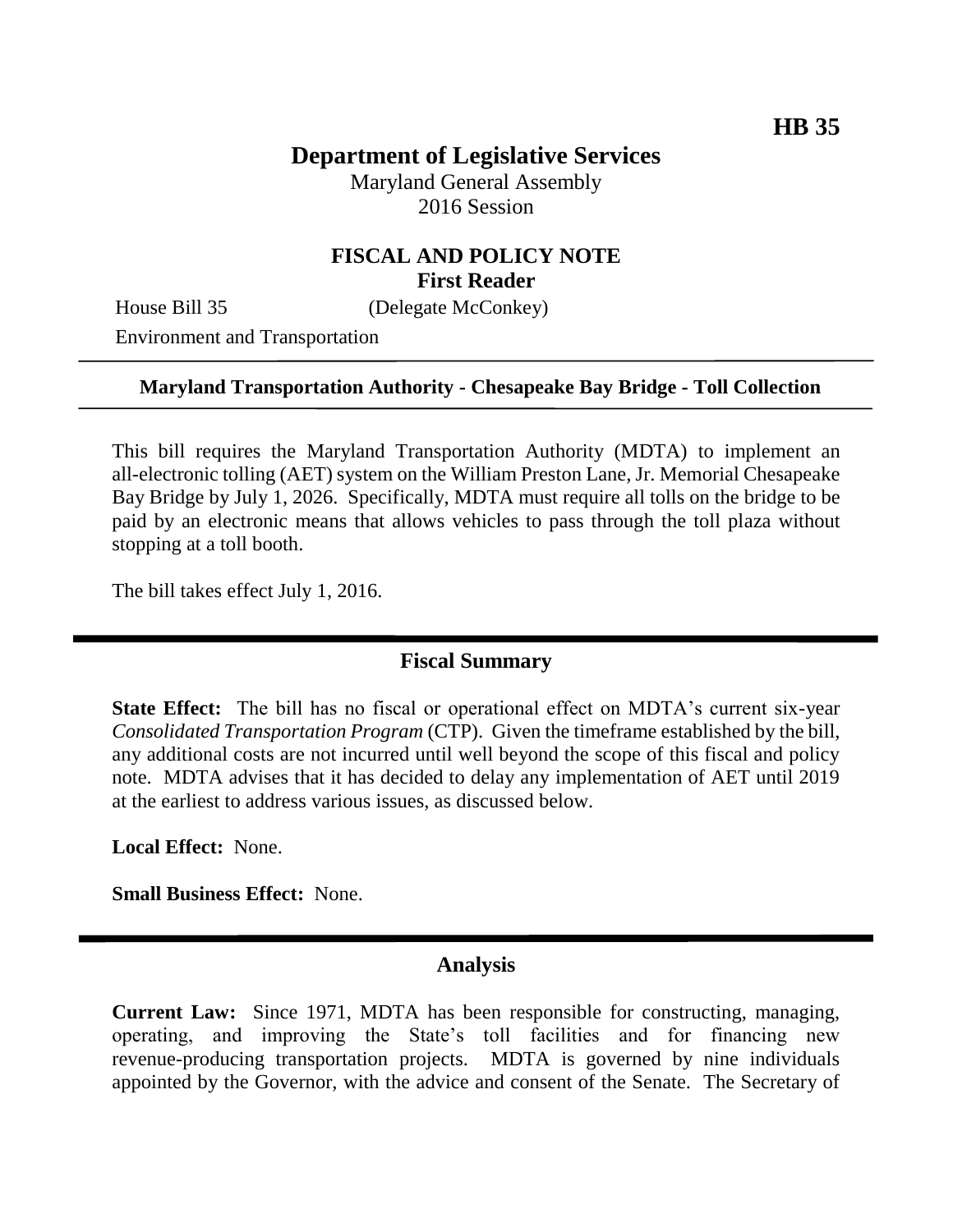Transportation serves as MDTA's chairman. MDTA transportation facilities projects include:

- bridges (*e.g.,* Susquehanna River Bridge; Harry W. Nice Memorial Potomac River Bridge; William Preston Lane, Jr. Memorial Chesapeake Bay Bridge and parallel Chesapeake Bay Bridge; Baltimore Harbor Tunnel; Fort McHenry Tunnel; Francis Scott Key Bridge; and John F. Kennedy Memorial Highway);
- vehicle parking facilities located in priority funding areas;
- other projects that MDTA authorizes to be acquired or constructed; and
- any authorized additions or improvements to MDTA projects.

MDTA has the authority to set tolls on transportation facilities projects under its supervision. Tolls must provide funds that, when combined with bond proceeds and other available revenues, are sufficient to pay maintenance, repair, and operating costs for transportation facilities projects that are not otherwise paid for; pay the interest and principal of any outstanding bond issues; create reasonable reserves for these purposes; and provide funds for the cost of replacements, renewals, and improvements. Toll revenues are deposited into the Transportation Authority Fund, which is wholly separate from the Transportation Trust Fund.

Chapter 397 of 2014 prohibits MDTA from implementing plans for AET at the Thomas J. Hatem Bridge before January 1, 2016. The Act also required MDTA to conduct a study of AET that includes an analysis of (1) AET in other states; (2) electronic toll collection interoperability; (3) alternative payment methods and specified toll rates; (4) issues and factors that must be addressed before AET becomes effective at specified facilities; (5) revisions to MDTA's initial AET proposal; and (6) proposed legislation, if required, relating to the implementation of AET. MDTA was required to submit the report to designated legislative committees and local elected officials by January 1, 2016.

**Background:** With the exception of the InterCounty Connector (ICC) and the express toll lanes on Interstate 95 north of Baltimore City, all toll plazas operated by MDTA have electronic tolling administered by E-ZPass with at least one cash toll lane. MDTA has expressed a long-term preference for converting all toll plazas to AET, and the CTP for fiscal 2014 contained plans to transition the Hatem Bridge over the Susquehanna River and the Key Bridge over the Patapsco River to AET by fiscal 2016. However, in the CTP for fiscal 2015, construction funding was removed for the Hatem Bridge project, and no additional funding was added for the Key Bridge project. The draft CTP for fiscal 2016 does not contain funding to convert any facility to AET; however, it does contain funding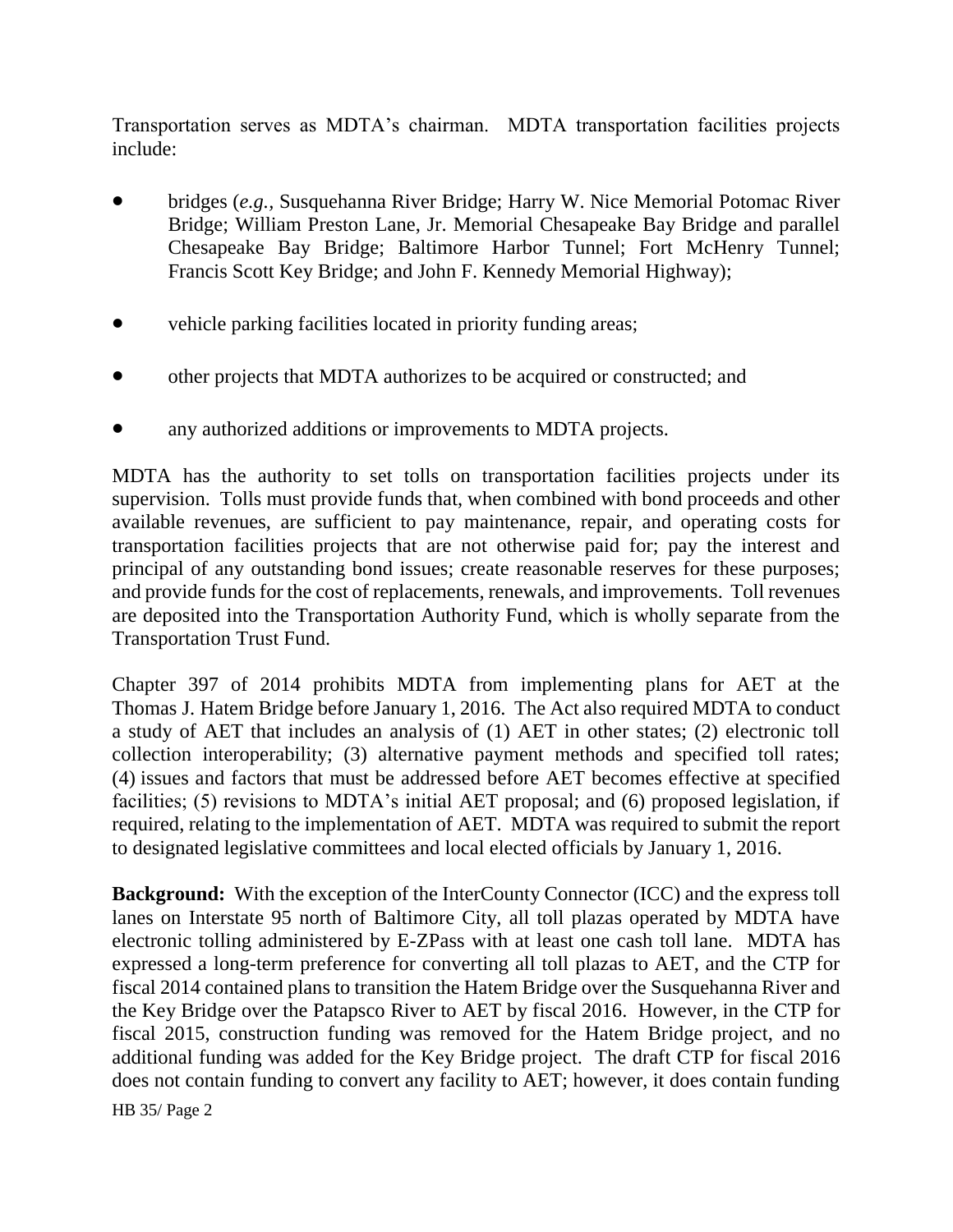for an authority-wide upgrade and replacement of existing electronic toll collection systems to increase the capacity for handling video tolling and citations.

### *Chapter 397 of 2014 Study Findings and Conclusion*

Pursuant to Chapter 397 of 2014, MDTA conducted a study regarding AET and submitted the required report in January 2016. According to the study, 12 states are already using AET for some or all transportation facilities and toll roads. In Maryland, AET is already in use along the ICC and the I-95 express toll lanes. Regionally, New York, North Carolina, Virginia, and Pennsylvania use AET for some facilities. In its study of other states, MDTA gleaned the following:

- most toll collection agencies charge a higher rate for video tolling than transponder tolling, with a differential that ranged from 16% to 100%, whereas two agencies in Florida set the video rate equal to the pre-AET cash rate;
- transponders (or mini-transponders) are generally free, provided the account holder pre-loads the account with funds (most agencies use sticker tags, which are considerably less expensive than E-ZPass transponders);
- some agencies ran transponder raffles at the beginning of their programs to increase participation;
- almost every agency with a transponder program uses video tolling, even if it does not have an AET program; and
- every AET system is based on transponders and/or video.

In addition to its research on AET implementation in other states, the study also identified various issues relating to toll rates as well as several policy, public outreach, and business rule issues that must be addressed before AET can be implemented in Maryland. Among other things, the study noted the following:

- customers who currently use cash must be provided with options. Additional customer service staff and additional automated payment options must be provided, particularly during the early days of AET implementation;
- steps need to be taken to improve customer service and the user friendliness of the E-ZPass Maryland website;
- the notice of toll due invoice needs to be improved; it is largely viewed by the public as punitive; and
- with respect to obtaining transponders, all of the current methods should be continued, but MDTA should consider having toll collectors sell transponders in toll lanes for a period leading up to the conversion to AET.